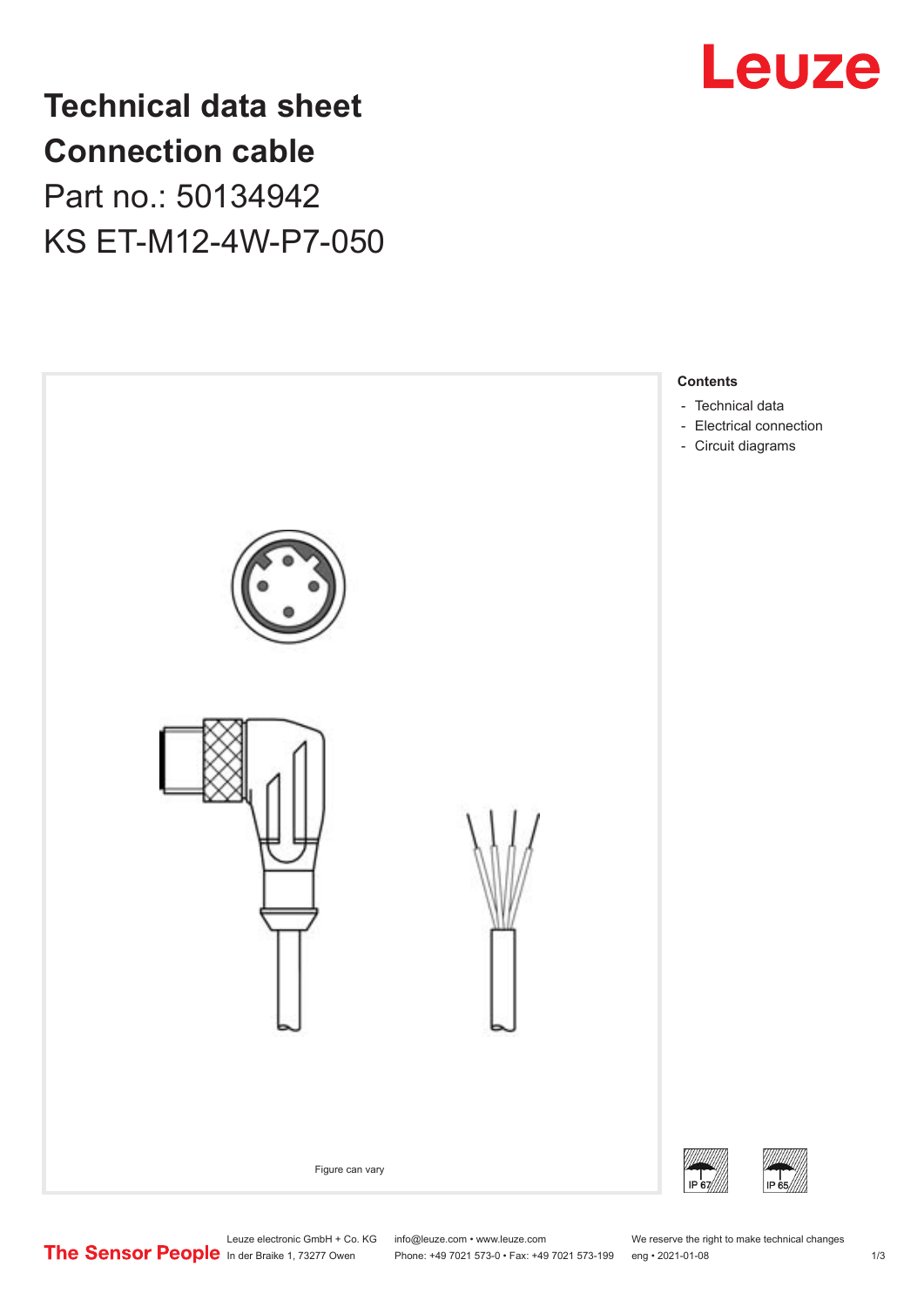## <span id="page-1-0"></span>**Technical data**

# Leuze

| <b>Basic data</b>      |                                                        |                                                                                                                                                                                                                                |                              |  |
|------------------------|--------------------------------------------------------|--------------------------------------------------------------------------------------------------------------------------------------------------------------------------------------------------------------------------------|------------------------------|--|
| Suitable for interface |                                                        | Ethernet                                                                                                                                                                                                                       | Width ac                     |  |
|                        |                                                        |                                                                                                                                                                                                                                | <b>Bending</b>               |  |
| <b>Electrical data</b> |                                                        |                                                                                                                                                                                                                                | <b>Bending</b>               |  |
|                        |                                                        |                                                                                                                                                                                                                                | <b>Bending</b>               |  |
|                        | Performance data                                       |                                                                                                                                                                                                                                |                              |  |
|                        | <b>Operating voltage</b>                               | 60 V DC                                                                                                                                                                                                                        | Environ                      |  |
| <b>Connection</b>      |                                                        |                                                                                                                                                                                                                                | <b>Ambient</b><br>flexible u |  |
|                        |                                                        |                                                                                                                                                                                                                                | <b>Ambient</b>               |  |
|                        | <b>Connection 1</b>                                    |                                                                                                                                                                                                                                | stationar                    |  |
|                        | <b>Type of connection</b>                              | Connector                                                                                                                                                                                                                      | Certific                     |  |
|                        | <b>Thread size</b>                                     | M12                                                                                                                                                                                                                            |                              |  |
|                        | <b>Type</b>                                            | Male                                                                                                                                                                                                                           | Degree c                     |  |
|                        | Handle body material                                   | <b>PUR</b>                                                                                                                                                                                                                     |                              |  |
|                        | No. of pins                                            | 4-pin                                                                                                                                                                                                                          |                              |  |
|                        | Encoding                                               | D-coded                                                                                                                                                                                                                        | <b>Classifi</b>              |  |
|                        | Version                                                | Angled                                                                                                                                                                                                                         | Customs                      |  |
|                        | Lock                                                   | Screw fitting, nickel-plated diecast zinc,<br>recommended torque 0.6 Nm, self-<br>locking                                                                                                                                      | eCl@ss<br>eCl@ss<br>eCl@ss ! |  |
|                        | <b>Connection 2</b>                                    |                                                                                                                                                                                                                                | eCl@ss                       |  |
|                        | <b>Type of connection</b>                              | Open end                                                                                                                                                                                                                       | eCl@ss                       |  |
|                        |                                                        |                                                                                                                                                                                                                                | <b>ETIM 5.0</b>              |  |
|                        | <b>Cable properties</b><br><b>Number of conductors</b> | 4 Piece(s)                                                                                                                                                                                                                     | <b>ETIM 6.0</b>              |  |
|                        | Wire cross section                                     | $0.34 \, \text{mm}^2$                                                                                                                                                                                                          | <b>ETIM 7.0</b>              |  |
|                        | <b>AWG</b>                                             | 22                                                                                                                                                                                                                             |                              |  |
|                        |                                                        |                                                                                                                                                                                                                                |                              |  |
|                        | Sheathing color                                        | Green                                                                                                                                                                                                                          |                              |  |
|                        | <b>Shielded</b>                                        | Yes                                                                                                                                                                                                                            |                              |  |
|                        | Silicone-free                                          | Yes                                                                                                                                                                                                                            |                              |  |
|                        | Cable design                                           | Connection cable (open on one end)                                                                                                                                                                                             |                              |  |
|                        | Cable diameter (external)                              | 6.7 mm                                                                                                                                                                                                                         |                              |  |
|                        | Cable length                                           | 5,000 mm                                                                                                                                                                                                                       |                              |  |
|                        | <b>Sheathing material</b>                              | <b>PUR</b>                                                                                                                                                                                                                     |                              |  |
|                        | <b>Wire insulation</b>                                 | <b>PP</b>                                                                                                                                                                                                                      |                              |  |
|                        | Suitability for drag chains                            | Yes                                                                                                                                                                                                                            |                              |  |
|                        | <b>Traverse rate</b>                                   | Max. 3.3 m/s with horiz. traverse path of<br>5m and and max. acceleration of 2m/s <sup>2</sup>                                                                                                                                 |                              |  |
|                        | Properties of the outer sheathing                      | Free of CFC, cadmium, silicone, halogen<br>and lead, matt, low-adhesion, abrasion-<br>resistant, easily machine-processable                                                                                                    |                              |  |
|                        | Resistance of the outer sheathing                      | Hydrolysis and microbe resistant, good<br>oil, gasoline and chemical resistance in<br>accordance with VDE 0472 part 803 test<br>B, flame retardant in accordance with UL<br>1581 VW1 / CSA FT1 / IEC 60332-1,<br>IEC 60332-2-2 |                              |  |

#### **Mechanical data**

| <b>Width across flats</b>                                                       | $13 \text{ mm}$          |
|---------------------------------------------------------------------------------|--------------------------|
| <b>Bending cycles</b>                                                           | 2,000,000 Piece(s)       |
| Bending radius, flexible laying, min.                                           | Min. 15 x cable diameter |
| <b>Bending radius, stationary laying, min.</b> One-time min. 5 x cable diameter |                          |
| <b>Environmental data</b>                                                       |                          |
| Ambient temperature, operation,<br>flexible use                                 | $-20$ 60 °C              |
| Ambient temperature, operation,<br>stationary use                               | $-2060 °C$               |
| <b>Certifications</b>                                                           |                          |
| Degree of protection                                                            | IP 65                    |
|                                                                                 | IP 67                    |
|                                                                                 |                          |
| <b>Classification</b>                                                           |                          |
| <b>Customs tariff number</b>                                                    | 85444290                 |
| eCl@ss $5.1.4$                                                                  | 27279201                 |
| $eC/\omega$ ss 8.0                                                              | 27279218                 |
| eCl@ss 9.0                                                                      | 27060311                 |
| eCl@ss 10.0                                                                     | 27060311                 |
| eCl@ss 11.0                                                                     | 27060311                 |
| <b>ETIM 5.0</b>                                                                 | EC001855                 |
| <b>ETIM 6.0</b>                                                                 | EC001855                 |
| <b>ETIM 7.0</b>                                                                 | EC001855                 |

## **Electrical connection**

#### **Connection 1**

| Type of connection   | Connector                                                                             |
|----------------------|---------------------------------------------------------------------------------------|
| <b>Thread size</b>   | M <sub>12</sub>                                                                       |
| <b>Type</b>          | Male                                                                                  |
| Handle body material | <b>PUR</b>                                                                            |
| No. of pins          | $4$ -pin                                                                              |
| Encoding             | D-coded                                                                               |
| Version              | Angled                                                                                |
| Lock                 | Screw fitting, nickel-plated diecast zinc, recommended<br>torque 0.6 Nm, self-locking |

Leuze electronic GmbH + Co. KG info@leuze.com • www.leuze.com We reserve the right to make technical changes ln der Braike 1, 73277 Owen Phone: +49 7021 573-0 • Fax: +49 7021 573-199 eng • 2021-01-08 2/3